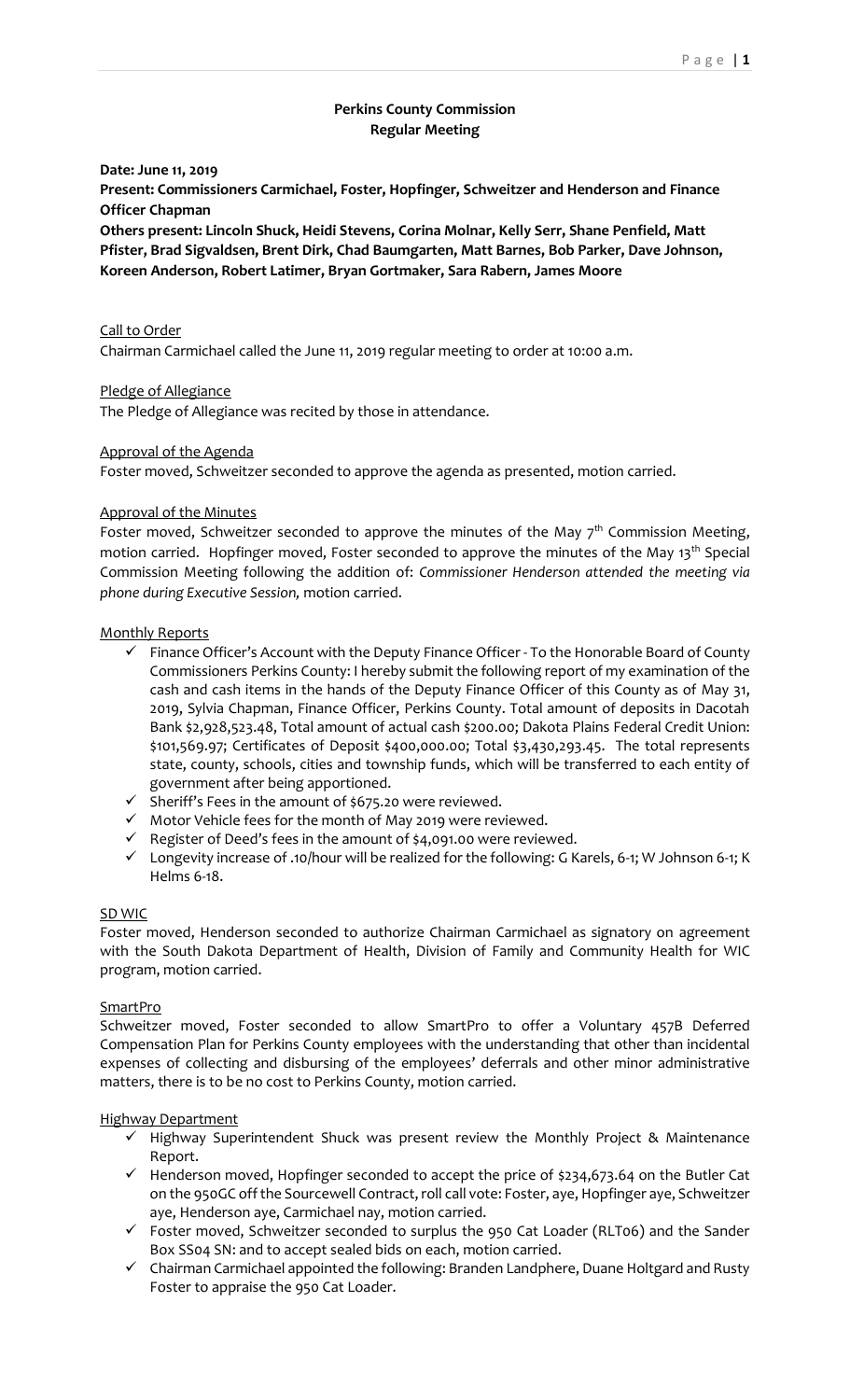- ✓ Superintendent Shuck would like to replace the pickup that was recently lost. He would like to inspect a 2015 Dodge Ram 350 on the South Dakota Federal Property List. Schweitzer moved, Hopfinger seconded to grant Superintendent Shuck spending authority to purchase a pickup, motion carried.
- ✓ Foster moved, Henderson seconded to add Lincoln Shuck as an Authorized Representative for Perkins County with South Dakota Federal Surplus Property, motion carried.
- ✓ Shuck would like the Commission to consider approving overtime and adding a couple of seasonal positions to the crew in order to catch up on road work. He is considering 48-hour weeks (4 12-hour days) and possibly some Fridays. Schweitzer moved, Foster seconded to authorize the overtime and permission to advertise for two seasonal positions, motion carried.
- ✓ Discussion was held on the possibility of purchasing gravel millings. Further discussion was held on gravel needs throughout the County.
- ✓ Equipment needs were addressed by Superintendent Shuck. He would like authorization to purchase a stainless steel sander spreader box. Schweitzer moved, Hopfinger to authorize Superintendent Shuck authority to spend up to \$22,000 on the purchase of a sander spreader box, motion carried.
- ✓ Discussion was held on the secondary road policy pertaining to roads shared with an organized township.

### Johnson Controls – Matt Pfister

Matt Pfister was present to review the Johnson Controls Contract for Basic Services. Pfister will send updated contracts for the Commission to review.

### Budget

- ✓ Bob Parker was present on behalf of the Lodgepole Fire Department to thank the Commission for the past monetary support. They would like to request the same subsidy amount of \$5,000.
- ✓ Chad Baumgarten, Matt Barnes and Brent Dirk were present to request a 2020 subsidy of \$27,000 for the Lemmon Fire Department.
- ✓ Brad Sigvaldsen, President of the Lemmon Junior Livestock Board was present on behalf of Lemmon Junior Livestock to request a \$3,000 subsidy for 2020.
- ✓ Koreen Anderson was present on behalf of the Lemmon Boss Cowman Rodeo requesting a subsidy of \$2,000 for 2020.
- ✓ Lemmon Ambulance requested a \$20,000 subsidy in addition to 42¢ per mile and \$40.00 pickup fee for Perkins County residents.
- ✓ Lemmon Senior Citizens requested a \$1,500 subsidy for 2020.

# Sheriff Kelly Serr

- ✓ The Adams County Memorandum of Understanding was presented for approval. Foster moved, Schweitzer seconded to approve the Adams County Memorandum of Understanding and authorize Chairman Carmichael as signatory, motion carried.
- The Meade County Jail Contract has been received by the Perkins County Sheriff's Office. It was noted that the jail rate has gone from \$65.00 per day to \$80.00 per day.

### TC Energy (formerly TransCanada)

TC Energy (formerly TransCanada) was represented by Robert Latimer, Bryan Gortmaker, Sara Rabern and James Moore. Discussion was held on the Haul Route Agreement with TC Energy. An agreement will be presented to the Commission at the July 9<sup>th</sup> Commissioner Meeting.

### Lighting for Finance Office

Hopfinger moved, Foster seconded to accept the proposal on new lighting for the Finance Office and vaults, motion carried.

### Mowing

Schweitzer moved, Foster seconded to accept a proposal from Ed Gold for mowing the Perkins County property located at 309 4<sup>th</sup> Ave W in Lemmon, motion carried.

### ROD Heidi Stevens

Register of Deeds Heidi Stevens was present to inform the Commission that Deputy Register of Deeds Paulette Ellison has resigned effective June 25, 2019. Foster moved, Schweitzer seconded to accept Paulette Ellison's resignation effective June 25, 2019 and to authorize Heidi Stevens to advertise for a 24-hour part-time position, motion carried.